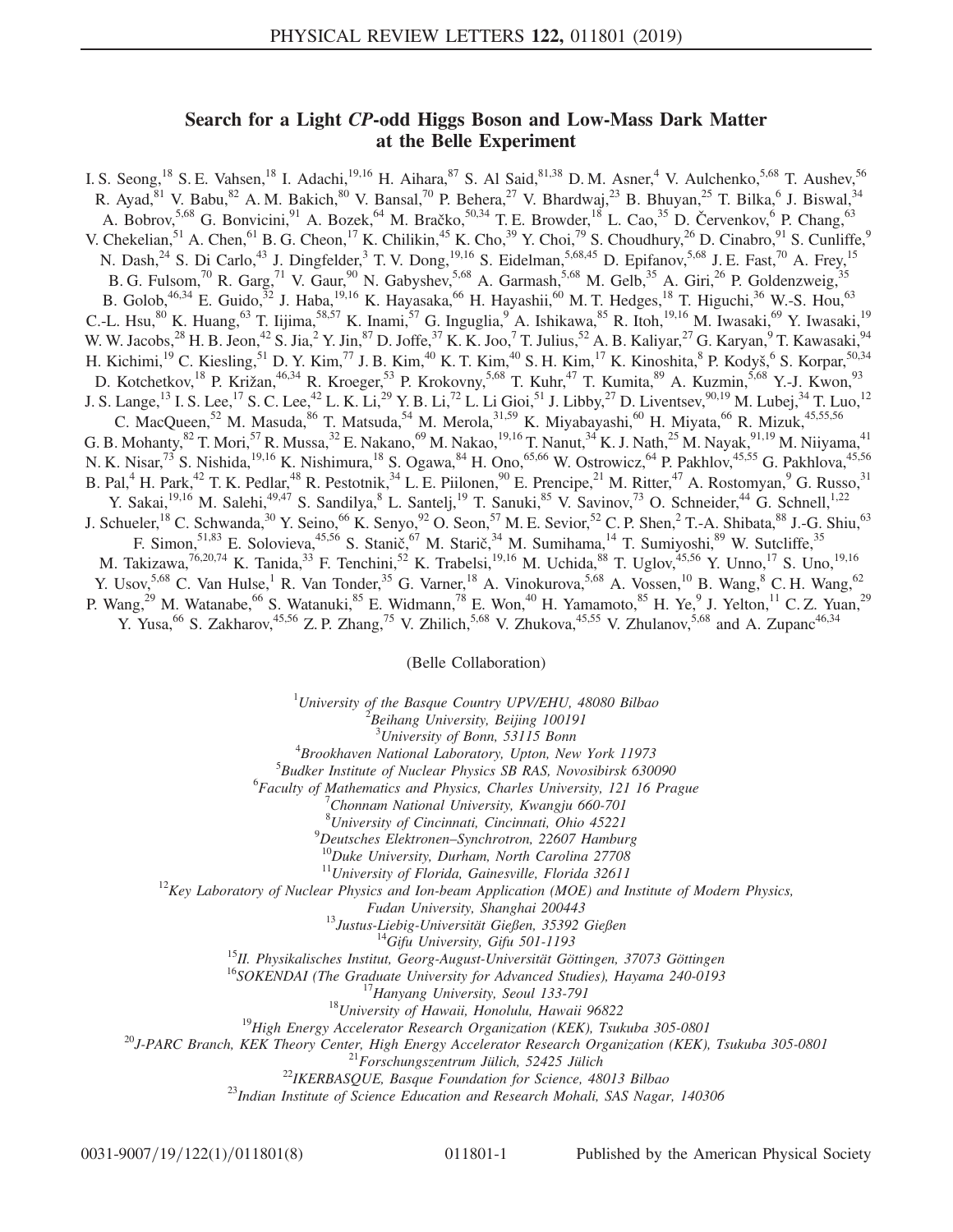<sup>24</sup>Indian Institute of Technology Bhubaneswar, Satya Nagar 751007<br><sup>25</sup>Indian Institute of Technology Guwahati, Assam 781039<br><sup>26</sup>Indian Institute of Technology Hyderabad, Telangana 502285<br><sup>27</sup>Indian Institute of Technolog <sup>28</sup>Indiana University, Bloomington, Indiana 47408<br><sup>29</sup>Institute of High Energy Physics, Chinese Academy of Sciences, Beijing 100049<br><sup>30</sup>Institute of High Energy Physics, Vienna 1050<br><sup>31</sup>INFN—Sezione di Napoli, 80126 Napo  $\begin{tabular}{c} \multicolumn{4}{c}{ \multicolumn{2}{c}{ \multicolumn{2}{c}{ \multicolumn{2}{c}{ \multicolumn{2}{c}{ \multicolumn{2}{c}{ \multicolumn{2}{c}{ \multicolumn{2}{c}{ \multicolumn{2}{c}{ \multicolumn{2}{c}{ \multicolumn{2}{c}{ \multicolumn{2}{c}{ \multicolumn{2}{c}{ \multicolumn{2}{c}{ \multicolumn{2}{c}{ \multicolumn{2}{c}{ \multicolumn{2}{c}{ \multicolumn{2}{c}{ \multicolumn{2}{c}{ \multicolumn{2}{c}{ \multicolumn{2}{c}{ \multicolumn{2}{c}{ \multicolumn{2}{c}{ \multicolumn{$ <sup>52</sup>School of Physics, University of Melbourne, Victoria 3010<br><sup>53</sup>University of Mississippi, University, Mississippi 38677<br><sup>54</sup>University of Miyazaki, Miyazaki 889-2192<br><sup>56</sup>Moscow Physical Engineering Institute, Moscow 11 <sup>58</sup>Kobayashi-Maskawa Institute, Nagoya University, Nagoya 464-8602<br><sup>59</sup>Università di Napoli Federico II, 80055 Napoli  $^{60}$ Nara Women's University, Nara 630-8506<br> $^{61}$ National Central University, Chung-li 32054<br> $^{62}$ National United University, Miao Li 36003  $^{63}$ Department of Physics, National Taiwan University, Taipei 10617 <sup>64</sup>H. Niewodniczanski Institute of Nuclear Physics, Krakow 31-342<br><sup>65</sup>Nippon Dental University, Niigata 951-8580<br><sup>66</sup>Niigata University, Niigata 950-2181<br><sup>67</sup>University of Nova Gorica, 5000 Nova Gorica<br><sup>68</sup>Novosibirsk St <sup>70</sup>Pacific Northwest National Laboratory, Richland, Washington 99352<sup>71</sup>Panjab University, Chandigarh 160014<br><sup>72</sup>Peking University, Beijing 100871 <sup>72</sup>Peking University, Beijing 100871<br><sup>73</sup>University of Pittsburgh, Pittsburgh, Pennsylvania 15260<br><sup>74</sup>Theoretical Research Division, Nishina Center, RIKEN, Saitama 351-0198<br><sup>75</sup>University of Science and Technology of Chi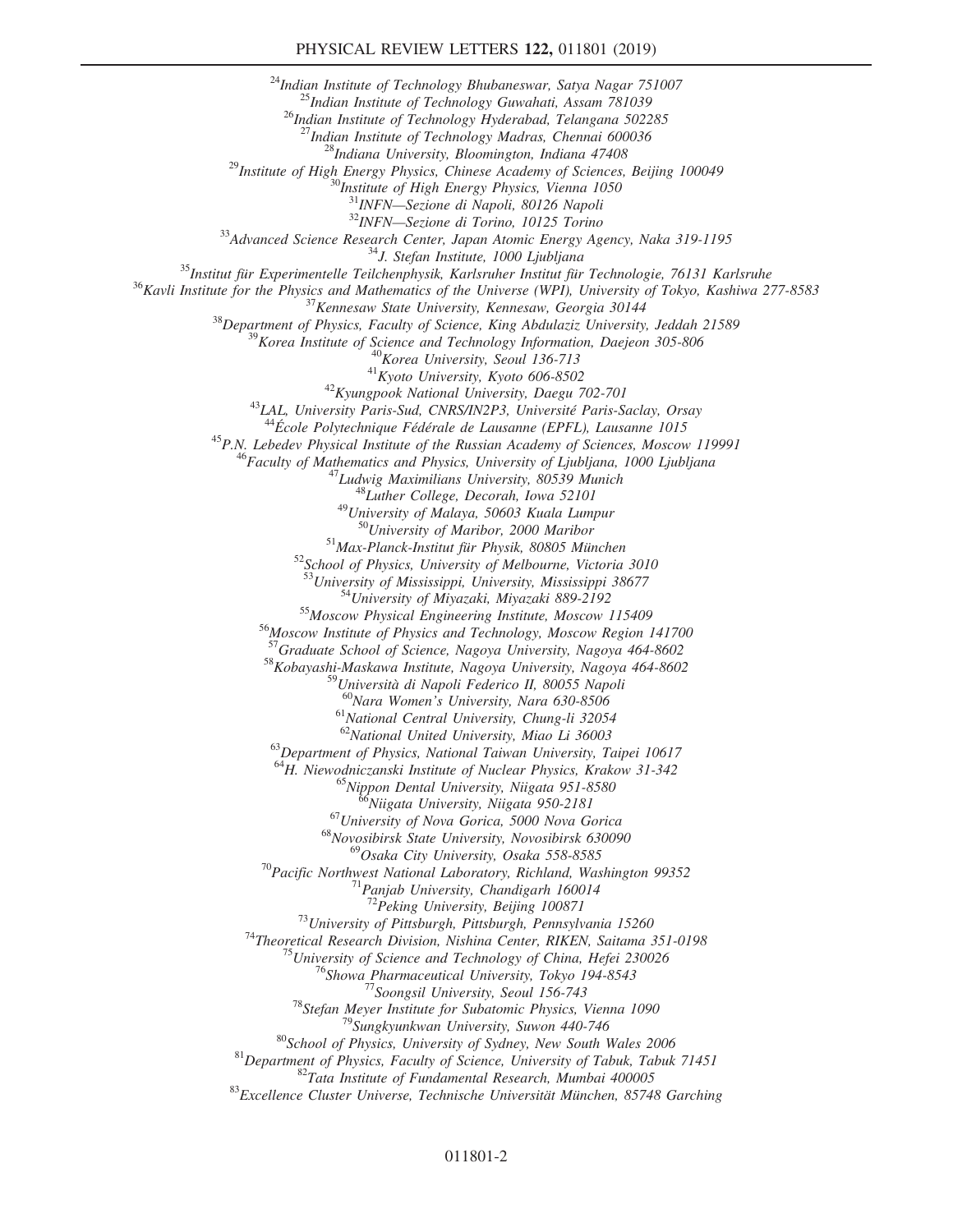$\begin{tabular}{c} & \begin{array}{c} \text{$^{84}$Toho University, Funabashi 274-8510} \\ \text{$^{85}$Department of Physics, Tohoku University, Sendai 980-8578 \\ \text{$^{86}$Earthquake Research Institute, University of Tokyo, Tokyo 113-0032 \\ \text{$^{87}$Department of Physics, University of Tokyo, Tokyo 113-0033 \\ \text{$^{88}$Tokyo Institute of Technology, Tokyo 152-8550 \\ \text{$^{89}$Tokyo Metropolitan University, Tokyo 192-0397 \\ \text{$^{90}$Virginia Polytechnic Institute and State University, Blacksburg, Virginia 24061 \\ \text{$^{91}$Wayne State University, Detroit, Michigan 48202 \\$ 

(Received 14 September 2018; published 4 January 2019)

We report on the first Belle search for a light  $CP$ -odd Higgs boson,  $A^0$ , that decays into low mass dark matter,  $\gamma$ , in final states with a single photon and missing energy. We search for events produced via the dipion transition  $\Upsilon(2S) \to \Upsilon(1S)\pi^+\pi^-$ , followed by the on-shell process  $\Upsilon(1S) \to \gamma A^0$  with  $A^0 \to \chi\chi$ , or by the off-shell process  $\Upsilon(1S) \rightarrow \gamma \chi \chi$ . Utilizing a data sample of 157.3 × 10<sup>6</sup>  $\Upsilon(2S)$  decays, we find no evidence for a signal. We set limits on the branching fractions of such processes in the mass ranges  $M_{A^0}$  < 8.97 GeV/c<sup>2</sup> and  $M_{\gamma}$  < 4.44 GeV/c<sup>2</sup>. We then use the limits on the off-shell process to set competitive limits on WIMP-nucleon scattering in the WIMP mass range below 5 GeV/ $c^2$ .

DOI: [10.1103/PhysRevLett.122.011801](https://doi.org/10.1103/PhysRevLett.122.011801)

Identifying the nature of dark matter (DM) is a longstanding yet unsolved problem in astronomy and particle physics. DM may consist of weakly interacting massive particles (WIMPs), which are postulated in popular extensions of the standard model (SM) [\[1\].](#page-6-0) Numerous experiments aim to directly detect WIMPs, but no clear evidence has emerged to date. WIMPs are generally expected to have masses in the 100 GeV/ $c^2$  to 1 TeV/ $c^2$  range, but there are also scenarios with DM particle masses below 100 GeV/ $c^2$ [\[2](#page-6-1)–4]. Such low mass DM particles,  $\chi$ , can be produced in interactions of SM particles through the exchange of a  $CP$ -odd Higgs boson  $A^0$  [\[4,5\]](#page-6-2), which is part of the next-tominimal supersymmetric model (NMSSM) [\[6\]](#page-6-3). Searches for low mass DM particles from Υ decays at collider experiments have been discussed in Refs. [\[7,8\].](#page-6-4) Hadron colliders would be insensitive to DM particles in the final state without additional constraints. However, at a B factory, such invisible decays can still be measured by utilizing the dipion transition  $\Upsilon(2S) \rightarrow \pi^+\pi^-\Upsilon(1S)$  which enables us to tag  $\Upsilon(1S)$  mesons without reconstructing them. Since the mass of the  $A^0$  is unknown, we consider two processes: the on-shell process  $\Upsilon(1S) \rightarrow \gamma A^0$  with  $A^0 \rightarrow \chi \chi$ ; and the off-shell process  $\Upsilon(1S) \rightarrow \gamma \chi \chi$ . The SM process  $\Upsilon(1S) \rightarrow \gamma \nu \bar{\nu}$  has the same final state as the signal, but is predicted to have a branching fraction (BF)  $\mathcal{B}(\Upsilon(1S) \to \gamma \nu \bar{\nu})$  of the order of 10<sup>-9</sup> [\[8\]](#page-6-5), which is three orders of magnitude below our experimental sensitivity. The most stringent existing upper limits on the processes considered here were set by the BABAR experiment:  $\mathcal{B}(\Upsilon(1S) \to \gamma A^0) \times \mathcal{B}(A^0 \to \chi \chi) < (1.9-37) \times 10^{-6}$  for  $M_{A^0}$  < 9.0 GeV/ $c^2$  and  $\mathcal{B}(\Upsilon(1S) \to \gamma \chi \chi)$  < (0.5–24) ×  $10^{-5}$  for  $M_{\chi} < 4.5 \text{ GeV}/c^2$  [\[9\],](#page-6-6) both at 90% confidence level (C.L.).

This analysis uses a data sample with an integrated luminosity of 24.9 fb<sup>-1</sup>, corresponding to  $(157.3 \pm 3.6) \times$  $10^6$   $\Upsilon(2S)$  decays [\[10\]](#page-6-7), collected with the Belle detector [\[11\]](#page-6-8) at the KEKB  $e^+e^-$  asymmetric-energy collider [\[12\]](#page-6-9). We generate  $1 \times 10^6$  Monte Carlo (MC) simulated events for each of the on-shell and the off-shell processes, the onshell process with 20 different values of the  $A^0$  mass,  $M_{A^0}$ , and the off-shell process with 10 different values of the  $\chi$ mass,  $M_{\gamma}$ . The  $A^{0}$  in the on-shell process is assumed to have zero spin while the off-shell process is modeled with a phase space distribution. In this Letter, we do not assume a specific model for the  $A^0$  and  $\gamma$ . The  $\Upsilon(2S) \rightarrow \pi^+\pi^-\Upsilon(1S)$ transition is simulated using the EVTGEN model to describe the decays of a vector particle to a vector particle and two pions [\[13\].](#page-6-10)

Both signal processes produce only three detectable particles: two charged pions, which have low transverse momentum, and a photon that deposits energy in the electromagnetic calorimeter (ECL). The small number of charged tracks and their low momenta are difficult to trigger on; thus the main level-1  $(L1)$  triggers used are related to the ECL. Instead of using all possible  $L1$  triggers in this analysis, we only use the two highest-efficiency  $L1$ 

Published by the American Physical Society under the terms of the [Creative Commons Attribution 4.0 International](https://creativecommons.org/licenses/by/4.0/) license. Further distribution of this work must maintain attribution to the author(s) and the published article's title, journal citation, and DOI. Funded by SCOAP<sup>3</sup>.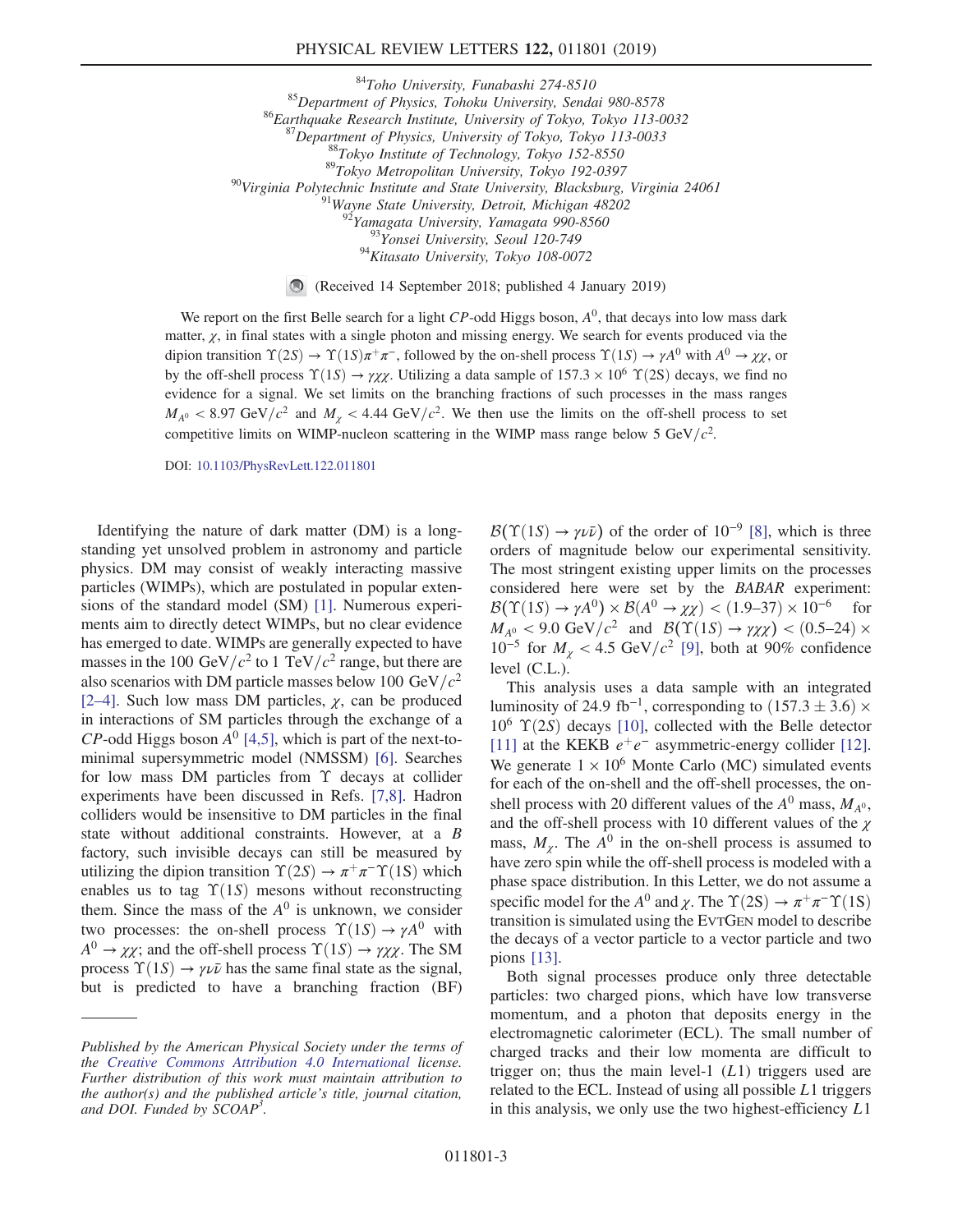triggers, which require the total deposited energy in the ECL to be larger than 1.0 GeV with a cosmic ray veto applied and larger than 3.0 GeV without the veto. This choice reduces the systematic uncertainty on the L1 trigger efficiency. The signal trigger efficiency is a function of photon energy. In the energy region from 0.5 to 5 GeV, our L1 trigger requirements reduce the signal efficiency by less than 15%. In the energy region below 0.5 GeV, the efficiency is greatly reduced, but even when using all available triggers, the efficiency is below 3%. Therefore, we avoid the regions of lowest trigger efficiency by restricting our search to the range  $M_{A^0}$  < 8.97 GeV/ $c^2$  and  $M_{\gamma}$  < 4.44 GeV/ $c^2$ .

We require exactly two oppositely charged tracks originating from the interaction point (IP) with impact parameters within  $\pm 4.0$  cm along the beam axis and 2.0 cm in the transverse plane. These two charged tracks are identified as pions by using the likelihood ratio  $\mathcal{L}_{\pi}/(\mathcal{L}_{\pi}+\mathcal{L}_{K})$ , where  $\mathcal{L}_{\pi}$  and  $\mathcal{L}_{K}$  are the likelihood with a pion and kaon hypothesis, respectively. The likelihood uses information from the central drift chamber (CDC), time-of-flight scintillation (TOF) counters, and aerogel Cherenkov counters (ACC), and the ratio is required to be larger than 0.6. To suppress contamination from electrons, we further require an electron identification, which is a similar likelihood ratio derived mainly from ECL information, to be less than 0.1. We estimate from MC that 90% of signal candidate events contain a pair of correctly reconstructed pions. Fake pions originate from muons (<6.4% of tracks), electrons  $(<3.8\%)$ , and protons  $(<0.2\%)$ . The tagged charged pion candidates are identified by using mainly CDC information due to the low transverse momenta of the tracks, hence resulting in higher fake rates in comparison to those in generic hadronic events triggered by Belle. The highest energy photon in the center-of-mass (CM) frame is chosen as the photon candidate in each event. This photon is required to have energy in the  $\Upsilon(1S)$  frame,  $E^*_{\gamma}$ , larger than 0.15 GeV, must lie in the polar angle range of −0.63 <  $\cos(\theta) < 0.84$  of the ECL, must hit more than 2 calorimeter crystals, and have an energy-deposit ratio in  $3 \times 3$  over  $5 \times 5$  crystals around the shower center greater than 0.9.

The invariant recoil mass of the dipion system is defined as  $M_{\text{recoil}}^2 = s + M_{\pi\pi}^2 - 2\sqrt{s}E_{\pi\pi}^{**}$ , where  $\sqrt{s} = 10.02 \text{ GeV}/c^2$ is the  $\Upsilon(2S)$  resonance energy,  $M_{\pi\pi}$  is the invariant mass of the dipion system, and  $E_{\pi\pi}^{**}$  is the energy of the dipion system in the CM frame of the  $\Upsilon(2S)$ . The recoil mass is required to be between 9.450 GeV/ $c^2$  and 9.475 GeV/ $c^2$ , which corresponds to the  $\Upsilon(1S)$  mass [\[14\].](#page-6-11) The vertex of the two pions is required to be near the IP with  $\chi^2$ /n.d.f. < 11 from the vertex-constrained fit, and an opening angle of the dipion system in the  $\Upsilon(1S)$  frame larger than 45°. The angle between the candidate photon and each charged track in the lab frame must satisfy  $cos(\theta_{\pi^{\pm}\gamma})$  < 0.97 to reject photons due to bremsstrahlung and final-state radiation, while the azimuthal angle difference between the dipion system and the candidate photon must satisfy cos  $(\phi_{\pi\pi} - \phi_{\gamma}) > -0.97$ , to suppress QED background processes, such as  $e^+e^- \rightarrow \gamma \pi^+ \pi^-$ .

Neutral hadrons may pass these selections thus we also require that the energy of the second-highest-energy photon in the c.m. frame and the remaining energy in the ECL both be less than 0.18 GeV. To suppress events with a long-lived SM particle in the direction opposite to the candidate photon, we define the absolute azimuthal angle difference between a candidate photon and a candidate long-lived particle as  $|180^\circ - \phi_y - \phi_{\text{long}}|$ , where the long-lived  $K_L$ candidate is in the direction opposite to the photon. This absolute value of the angle difference is required to be larger than 20°. This selection rejects 54% of  $\Upsilon(1S) \rightarrow \gamma K_L K_L$ , 98% of  $\Upsilon(1S) \rightarrow \gamma f'_2(1525)$ , and 95% of  $\Upsilon(1S) \rightarrow \gamma f_2(1270)$  events.

The selection criteria described above are optimized with the selection efficial described above are optimized with<br>the figure of merit  $S/\sqrt{B}$ , where S and B are the numbers of signal and expected background events, respectively, after applying all selections except the selection being evaluated. The signal efficiency ranges from 0.001% to 14% for the on-shell signal and from 0.0007% to 9.4% for the off-shell signal. The lowest efficiencies correspond to the highest  $M_{A^0}$  and  $M_{\gamma}$ , respectively. The efficiency drop is due to the reduced trigger efficiency for low energy photons.

Irreducible background from the  $\Upsilon(2S)$  resonance is studied using a sample of  $400 \times 10^6$   $\Upsilon(2S)$  inclusive MC events, and categorized into three event types: tau-pair production  $\Upsilon(2S) \to \tau^+\tau^-$ , leptonic decays  $\Upsilon(1S) \to l^+l^-$ , and hadronic decays  $\Upsilon(1S) \rightarrow \gamma hh$ . Taus can decay to charged pions and a tau neutrino; thus the slow charged pions in such decays can pass the selection criteria. Leptons  $l$  and hadrons  $h$  can escape the detector along the beam pipe, so that we only tag the two charged pions from the dipion transition and a photon. The leptonic decay backgrounds do not produce a peak in the  $\overline{E}_\gamma^*$  spectrum, but the hadronic decay backgrounds can produce such a peak. Both types of backgrounds peak in the  $M_{\text{recoil}}$  distribution. The background contributions from these backgrounds are predicted to be  $3.5 \pm 1.2$  events from  $\Upsilon(2S) \rightarrow \tau^+\tau^$ decays,  $20.0 \pm 2.8$  events from leptonic decays, and  $1.2 \pm 0.7$  events from hadronic decays. Continuum backgrounds are studied with an off-resonance data set collected about 60 MeV below the  $\Upsilon(4S)$  resonance. This sample corresponds to an integrated luminosity of 40.41 fb<sup>-1</sup>; we do not observe any significant peaking backgrounds.

To search for a signal after the event selection, we use the two observables  $\widetilde{M}_{\text{recoil}}$  and  $E^*_{\gamma}$ . We construct probability density functions (PDFs) for signal and for background from the  $\Upsilon(2S)$  by using MC samples. Continuum background PDFs are created from  $M_{\text{recoil}}$  sideband regions in the  $\Upsilon(2S)$  on-resonance data. The recoil mass for the  $\Upsilon(2S)$  on-resonance data is described with a double-sided crystal ball (CB) function [\[15\],](#page-6-12) and continuum in the recoil mass distribution is described with a second-order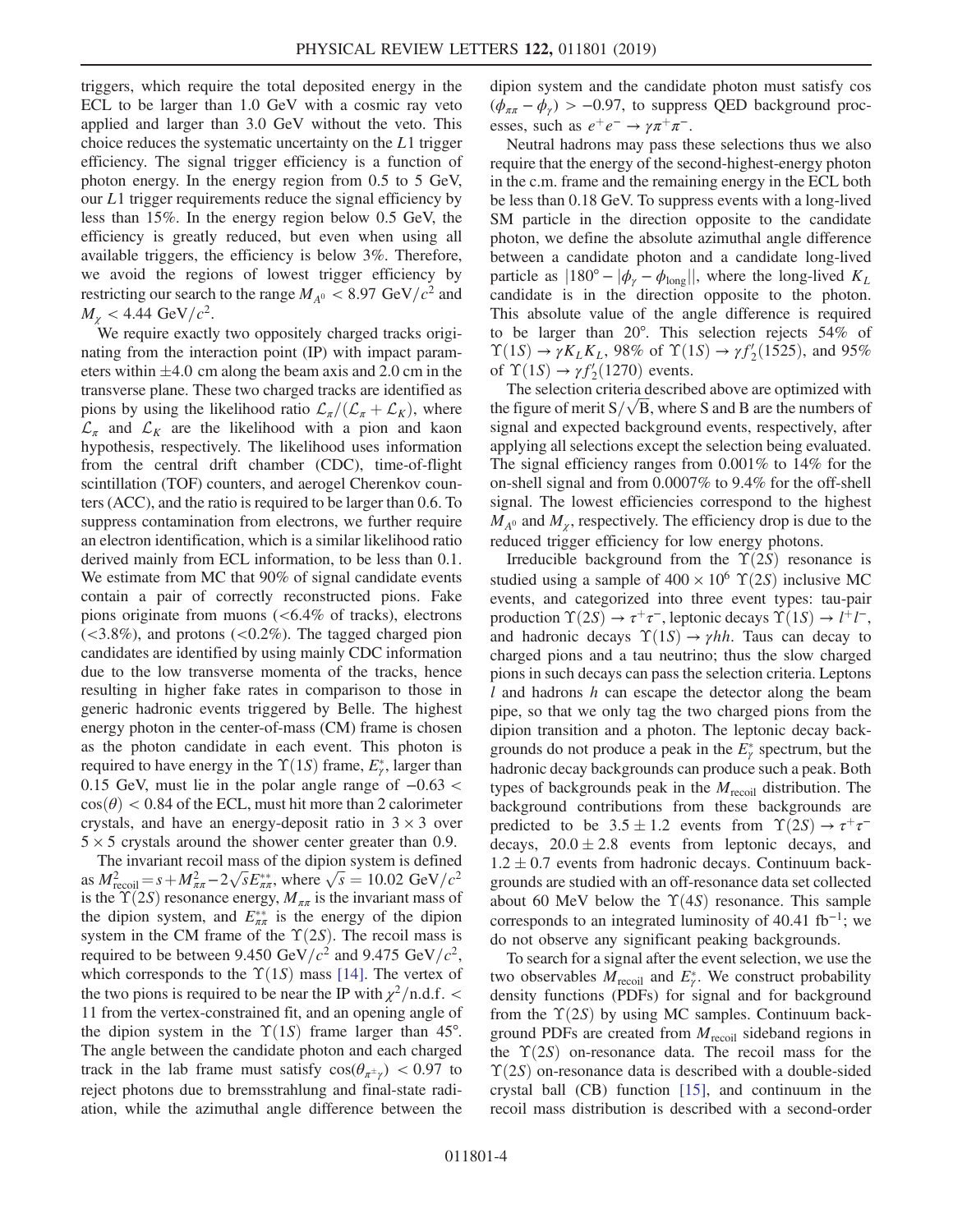Chebyshev polynomial. The bias in the  $E^*_{\gamma}$  spectrum from the trigger efficiency is accounted for by multiplying the  $E^*$ PDFs by a parameterization of the trigger efficiency as a function of  $E^*_{\gamma}$ .

The on-shell process  $E^*_{\gamma}$  PDF is described with a CB function, and the off-shell process is described with a custom broad distribution function [\[16\].](#page-6-13) Each parameter of the  $E^*_{\gamma}$  PDF is extracted separately for the assumed values of  $M_{A^0}$  and  $M_{\chi}$ ; these parametrized functions are used to search for a peak in the  $E^*_{\gamma}$  spectrum. An exponential function is used for leptonic decay backgrounds, and a Gaussian function is used for hadronic decay backgrounds. Continuum backgrounds are described with the sum of an exponential function and a Gaussian function. Tau-pair production from the  $\Upsilon(2S)$  does not peak either in the recoil mass distribution nor in the photon energy spectrum; therefore, we combine  $\Upsilon(2S) \rightarrow \tau^+\tau^-$  events and continuum backgrounds. The shape parameters of the recoil mass PDF are determined by using  $\Upsilon(1S) \rightarrow \mu^+ \mu^-$  data.

We perform an unbinned extended log-likelihood fit in the two-dimensional  $(M_{\text{recoil}}, E^*_{\gamma})$  space to estimate the yields of different event types. The fit is repeated for each possible signal mass value. We fix all shape parameters of the PDFs. Instead of floating three background yields, we combine the two  $\Upsilon(1S)$  background PDFs as  $\mathcal{P}_{\Upsilon(1S)} \propto$  $f_{ll}P_{ll} + (1 - f_{ll})P_{hh}$ , where  $P_{ll}$  and  $P_{hh}$  are the PDFs of the leptonic and hadronic decay backgrounds and  $f_{ll}$  is the fraction of leptonic decay backgrounds, respectively. We use a fixed value of  $f_{ll} = 0.933 \pm 0.034$ , obtained from the  $\Upsilon(2S)$  inclusive MC sample. To maximize the likelihood function and obtain signal yields, we vary two background yields and one signal yield,  $N_{\text{cont}}$ ,  $N_{\Upsilon(1S)}$ , and  $N_{\text{sig}}$ .

We search for a signal peak in the  $E^*$  and the  $M_{\text{recoil}}$ distributions, in the mass ranges  $0 < M_{A^0} < 8.97 \text{ GeV}/c^2$ (on-shell process) and  $0 < M_{\chi} < 4.44 \text{ GeV}/c^2$  (off-shell process) by repeating the extended log-likelihood fit for each value of  $M_{A^0}$  or  $M_{\chi}$ . For the on-shell case, we scan the photon energy in 353 steps that correspond to half the photon energy resolution, and step size in the range from 25 MeV to 4.0 MeV. For the off-shell case, we use  $45M_{\nu}$ scan points with a fixed step size of 100 MeV. If the likelihood fit finds  $N_{sig} > 0$ , we compute the signal significance  $S = \sqrt{2 \ln(\mathcal{L}_{\text{max}}/\mathcal{L}_0)}$ , where  $-\ln \mathcal{L}_{\text{max}}$  is the negative log-likelihood value at the minimum and  $-\ln\mathcal{L}_0$ is the minimum value for the background-only hypothesis. We perform the mass scans and observe the largest local significance of 2.[1](#page-4-0) $\sigma$  at  $M_{A^0} = 2.946 \text{ GeV}/c^2$ ; see Fig. 1. And the largest local significance for the off-shell case is  $1.4\sigma$ at  $M_{\gamma} = 4.2 \text{ GeV}/c^2$ . We observe no statistically significant signal and compute an upper limit (UL) at 90% C.L. on the signal yield  $(N<sub>UL</sub>)$  by integrating the likelihood function  $\int_0^{\overline{N}_{\text{UL}}} \mathcal{L}(N_{\text{sig}}) dN_{\text{sig}} = 0.9 \int_0^{\infty} \mathcal{L}(N_{\text{sig}}) dN_{\text{sig}}$ . The systematic uncertainty is accounted for in the limit calculation by

<span id="page-4-0"></span>

FIG. 1. Fit result for the on-shell process mass scan point with  $M_{A^0} = 2.946 \text{ GeV}/c^2$ , which has the highest local signal significance; 2.1 $\sigma$ . Top:  $M_{\text{recoil}}$  distribution. Bottom:  $E^*_{\gamma}$  distribution. The fitted components are continuum background (cyan dashed curve),  $\Upsilon(1S)$  decay background (magenta dashed curve), total background (black dashed curve), and the on-shell signal (red dashed curve). The blue solid curve shows the sum of all fitted components.

convolving the likelihood with a Gaussian function, which has a width equal to the total systematic uncertainty. The upper limits (90% C.L.) on the BFs of the on-shell and the off-shell signals are then given by  $N_{\text{UL}}/[N_{\Upsilon(2S)} \times$  $\mathcal{B}(\Upsilon(2S) \to \Upsilon(1S)\pi^+\pi^-) \times \epsilon$ , where  $\epsilon$  is the signal efficiency.

Several sources of systematic uncertainties are included in the upper limits on the BFs. For most scan points, the observed yield  $N_{sig}$  is small; thus multiplicative signal uncertainties do not have a significant effect. The leading sources of systematic uncertainties are due to fit bias and PDF shape parameters. The systematic uncertainty due to the BF of the dipion transition is estimated to be 1.46% based on Ref. [\[14\]](#page-6-11), and the uncertainty due to the number of  $\Upsilon(2S)$  events is 2.3%. The uncertainty in the tracking efficiency for tracks with angles and momenta characteristic of signal events is about 1.4% per track. The photon reconstruction contributes an additional 3.0% uncertainty. Systematic uncertainties on the signal efficiency range from 0.2% to 0.7% at  $M_{A^0} \leq 8.5 \text{ GeV}/c^2$  and from 0.7% to 30% at  $8.5 < M_{A^0} < 8.97$  GeV/ $c^2$  for the on-shell signal, and from 0.3% to 0.8% at  $M_{\chi} \leq 4.0 \text{ GeV}/c^2$  and from 0.8% to 38% at  $4.0 < M_{\gamma} < 4.44$  GeV/ $c^2$  for the off-shell signal.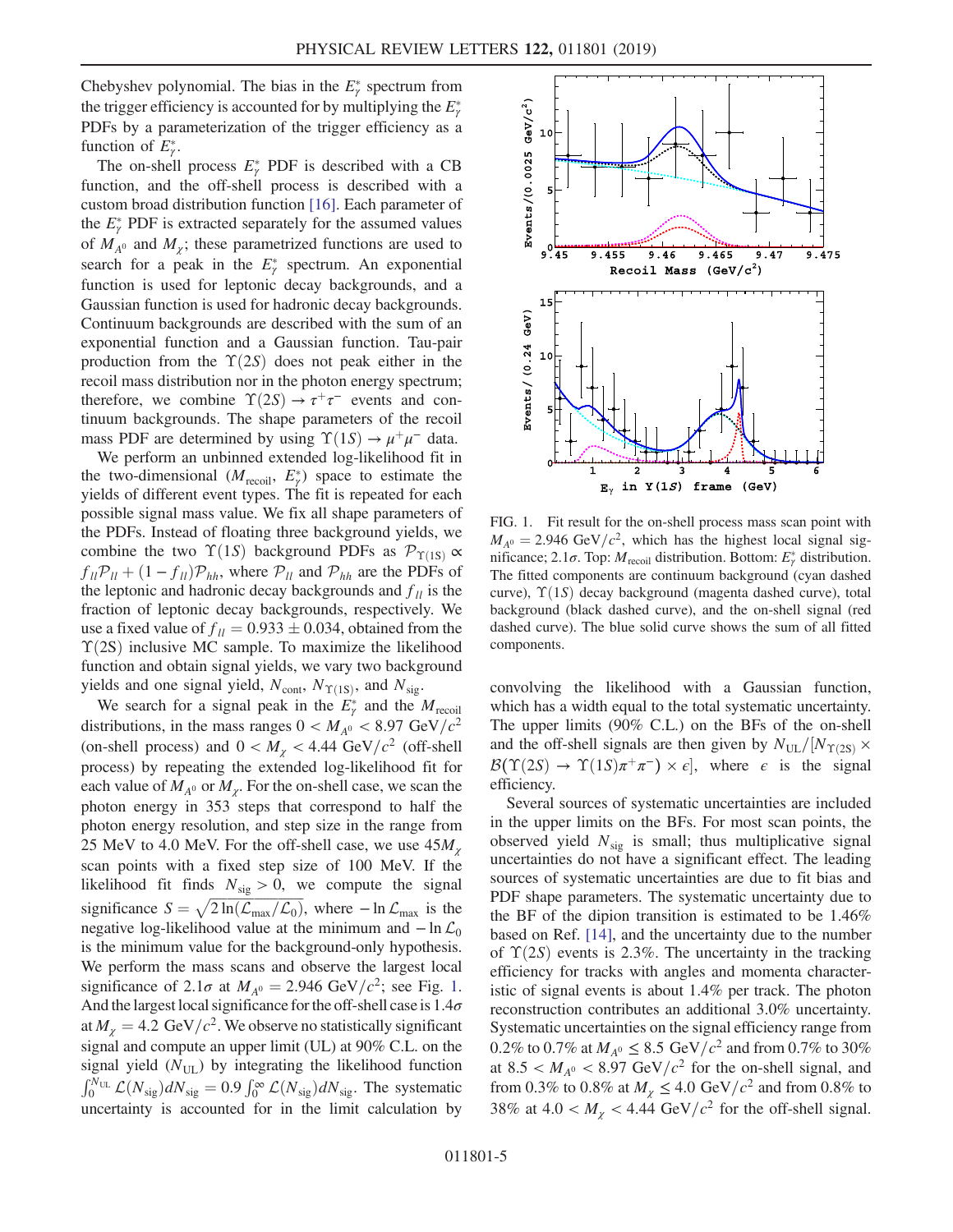<span id="page-5-0"></span>

FIG. 2. 90% C.L. upper limits on the BFs of the on-shell process  $\Upsilon(1S) \rightarrow \gamma A^0$  with  $A^0 \rightarrow \chi \chi$  (top) and the off-shell process  $\Upsilon(1S) \rightarrow \gamma \chi \chi$  (bottom). The orange solid curves are the Belle limits and the blue dashed curves are the BABAR limits.

The uncertainty in the L1 trigger efficiency is estimated to be 13.5% by comparing the relative efficiency of the two L1 triggers in experiment against the same quantity in MC. A possible bias in the fit is checked for by using toy MC samples, for the same values of  $M_{A^0}$  or  $M_{\gamma}$  used to generate the signal MC samples. For each signal mass, a toy MC is generated using the background and signal PDFs. The number of background events in the toy MC is obtained from the background-only fit to the  $\Upsilon(2S)$  on-resonance data and it is generated following the Poisson distribution. The signal yield is varied from zero to 11 events. For each signal mass and each signal yield, we generate 1000 toy MC events. We observe a fit bias of 0.001 for the on-shell signal and observe a bias that depends on  $M_{\gamma}$  for the offshell signal. The largest fit bias for the off-shell process, 3.6 events, occurs at  $M_{\chi} \approx 3.5 \text{ GeV}/c^2$ , which corresponds to a photon energy range  $1 < E^*_{\gamma} < 2$  GeV. In this range, the leptonic decay background influences the measured signal yield. Therefore, we assign a systematic uncertainty due to fit bias that varies with  $M_{\chi}$  for the off-shell signal, and assign a 0.001 event systematic uncertainty for the on-shell signal. Systematic uncertainties due to the PDF shapes are estimated by refitting with the shape parameters and the predicted  $f_{ll}$  varied within their uncertainties. The continuum shape in the recoil mass distribution is also refit with a first-order Chebyshev polynomial function. We repeat the likelihood scan for each variation of this kind,

<span id="page-5-1"></span>

FIG. 3. WIMP-nucleon spin-independent scattering crosssection limits at 90% C.L. The black solid and dashed curves are the upper limits obtained by assuming the WIMP couples to all quarks and only b quarks, respectively. The 90% C.L. exclusion limits of LUX [\[18\]](#page-6-15), CRESST II [\[19\]](#page-6-16), SuperCDMS [\[20\],](#page-6-17) and ATLAS [\[21,22\]](#page-6-18) and CMS [\[23,24\]](#page-6-19) are shown for reference; and the 90% C.L. signal regions of CRESST II [\[25\],](#page-7-0) CoGeNT [\[26\],](#page-7-1) DAMA/LIBRA [\[27\]](#page-7-2), and CDMS II (Silicon) [\[28\]](#page-7-3) are also shown.

and add in quadrature all of the resulting variations in the fitted yield at that signal mass. The largest systematic uncertainty of shape parameters is 2.5 and 2.8 events for the on-shell and the off-shell signal, respectively. We quote fit variation uncertainties depending on  $M_{A^0}$  and  $M_{\gamma}$ .

The estimated systematic uncertainty is included in the likelihood and we obtain the 90% C.L. upper limits on  $\mathcal{B}(\Upsilon(1S) \to \gamma A^0) \times \mathcal{B}(A^0 \to \chi \chi)$  and  $\mathcal{B}(\Upsilon(1S) \to \gamma \chi \chi)$ shown in Fig. [2.](#page-5-0) For the on-shell process, we achieve slightly better sensitivity in the low mass region than the BABAR result, and comparable or worse sensitivity in the high mass region. This low sensitivity is due to the lower trigger efficiency of Belle in that mass region. For the off-shell process, we achieve better limits than BABAR for all masses. Our limits are dominated by statistical uncertainties.

The limit on the BF of the off-shell process can be converted into a WIMP-nucleon scattering cross section limit by using the procedure in Ref. [\[17\]](#page-6-14). The off-shell process generated in this analysis corresponds to the S1 operator in Ref. [\[17\],](#page-6-14) and we set new spin-independent (SI) WIMP-nucleon cross section limits, shown in Fig. [3.](#page-5-1) We place one set of limits assuming that the WIMP couples to all quarks, and another set of limits assuming it couples to b quarks only. These limits extend down into the interesting low-mass WIMP region unreachable by currently running direct detection experiments. It should be noted that these limits are valid regardless of whether the CP-odd light Higgs exists, but they do assume the existence of some new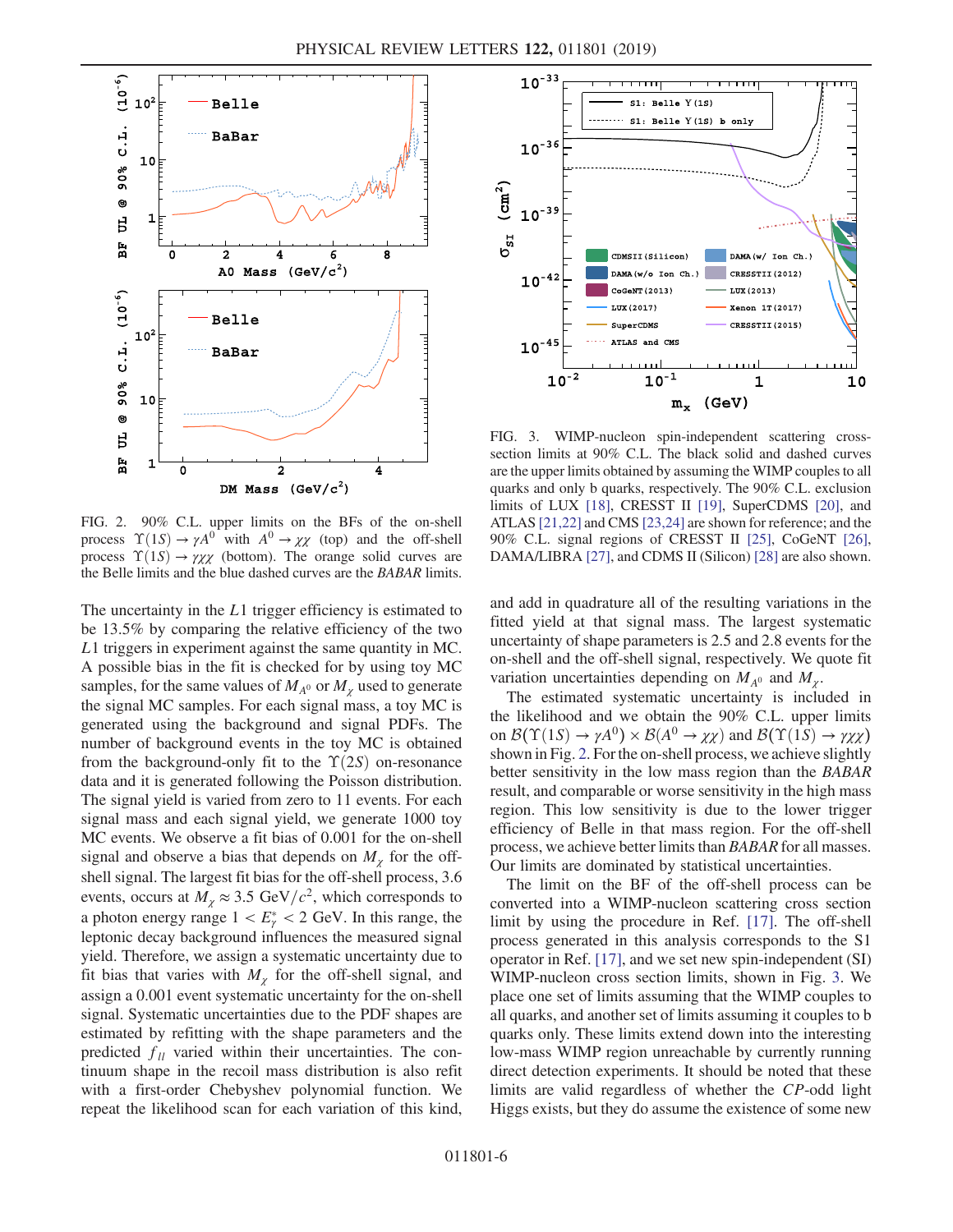spin-zero boson, because the S1 operator is used to set the limit.

To conclude, we have performed the first Belle search for the on-shell process,  $\Upsilon(1S) \rightarrow \gamma A^0$  with  $A^0 \rightarrow \chi \chi$ , and the off-shell process,  $\Upsilon(1S) \rightarrow \gamma \chi \chi$ , and have set upper limits on the branching fractions at 90% C.L. in the mass ranges  $0 < M_{A^0} < 8.97 \text{ GeV}/c^2$  and  $0 < M_{\chi} < 4.44 \text{ GeV}/c^2$ . Our results improve on the existing limits from BABAR, mainly for the off-shell case. We have used the Belle branching fraction limit on the off-shell process to set new limits on the SI WIMP-nucleon scattering cross section. We uniquely constrain the low mass dark matter region where direct detection experiments do not yet have sensitivity, under the general assumption that a new spin-zero boson exists. We expect that this work can be extended significantly in the near future by using data from the Belle II experiment, which is currently being commissioned [\[29\]](#page-7-4), and by searching for WIMPs assuming other contact operators, as discussed in Ref. [\[17\].](#page-6-14)

We thank the KEKB group for the excellent operation of the accelerator; the KEK cryogenics group for the efficient operation of the solenoid; and the KEK computer group, and the Pacific Northwest National Laboratory (PNNL) Environmental Molecular Sciences Laboratory (EMSL) computing group for strong computing support; and the National Institute of Informatics, and Science Information NETwork 5 (SINET5) for valuable network support. We acknowledge support from the Ministry of Education, Culture, Sports, Science, and Technology (MEXT) of Japan, the Japan Society for the Promotion of Science (JSPS), and the Tau-Lepton Physics Research Center of Nagoya University (TLPRC); the Australian Research Council including Grants No. DP180102629, No. DP170102389, No. DP170102204, No. DP150103061, No. FT130100303; Austrian Science Fund under Grant No. P 26794-N20; the National Natural Science Foundation of China under Contracts No. 11435013, No. 11475187, No. 11521505, No. 11575017, No. 11675166, No. 11705209; Key Research Program of Frontier Sciences, Chinese Academy of Sciences (CAS), Grant No. QYZDJ-SSW-SLH011; the CAS Center for Excellence in Particle Physics (CCEPP); the Shanghai Pujiang Program under Grant No. 18PJ1401000; the Ministry of Education, Youth and Sports of the Czech Republic under Contract No. LTT17020; the Carl Zeiss Foundation (CZF), the Deutsche Forschungsgemeinschaft, the Excellence Cluster Universe, and the VolkswagenStiftung; the Department of Science and Technology of India; the Istituto Nazionale di Fisica Nucleare of Italy; National Research Foundation (NRF) of Korea Grants No. 2015H1A2A1033649, No. 2016R1D1A1B01010135, No. 2016K1A3A7A09005 603, No. 2016R1D1A1B02012900, No. 2018R1A2B3003 643, No. 2018R1A6A1A06024970, No. 2018R1D1 A1B07047294; Radiation Science Research Institute

(RSRI), Foreign Large-size Research Facility Application Supporting project, the Global Science Experimental Data Hub Center of the Korea Institute of Science and Technology Information and KREONET/GLORIAD; the Polish Ministry of Science and Higher Education (MSHE) and the National Science Center; the Grant of the Russian Federation Government, Agreement No. 14.W03.31.0026; the Slovenian Research Agency; Ikerbasque, Basque Foundation for Science, Spain; the Swiss National Science Foundation; the Ministry of Education and the Ministry of Science and Technology of Taiwan; and the United States Department of Energy and the National Science Foundation.

- <span id="page-6-0"></span>[1] G. L. Kane and M. Shifman, *The Supersymmetric World:* The Beginning of the Theory (World Scientific, Singapore, 2000), p. 271.
- <span id="page-6-1"></span>[2] D. B. Kaplan, [Phys. Rev. Lett.](https://doi.org/10.1103/PhysRevLett.68.741) **68**, 741 (1992).
- [3] D. E. Kaplan, M. A. Luty, and K. M. Zurek, [Phys. Rev. D](https://doi.org/10.1103/PhysRevD.79.115016) 79[, 115016 \(2009\).](https://doi.org/10.1103/PhysRevD.79.115016)
- <span id="page-6-2"></span>[4] J. F. Gunion, D. Hooper, and B. McElrath, [Phys. Rev. D](https://doi.org/10.1103/PhysRevD.73.015011) 73, [015011 \(2006\).](https://doi.org/10.1103/PhysRevD.73.015011)
- [5] K. Petraki and R. R. Volkas, [Int. J. Mod. Phys. A](https://doi.org/10.1142/S0217751X13300287) 28, [1330028 \(2013\).](https://doi.org/10.1142/S0217751X13300287)
- <span id="page-6-3"></span>[6] U. Ellwanger, C. Hugonie, and A. M. Teixeira, [Phys. Rep.](https://doi.org/10.1016/j.physrep.2010.07.001) 496[, 1 \(2010\).](https://doi.org/10.1016/j.physrep.2010.07.001)
- <span id="page-6-5"></span><span id="page-6-4"></span>[7] P. Fayet, Phys. Rev. D **74**[, 054034 \(2006\).](https://doi.org/10.1103/PhysRevD.74.054034)
- <span id="page-6-6"></span>[8] G. K. Yeghiyan, Phys. Rev. D **80**[, 115019 \(2009\).](https://doi.org/10.1103/PhysRevD.80.115019)
- [9] P. del Amo Sanchez et al. (BABAR Collaboration), [Phys.](https://doi.org/10.1103/PhysRevLett.107.021804) Rev. Lett. 107[, 021804 \(2011\).](https://doi.org/10.1103/PhysRevLett.107.021804)
- <span id="page-6-7"></span>[10] J. Brodzicka et al. (Belle Collaboration), [Prog. Theor. Exp.](https://doi.org/10.1093/ptep/pts072) Phys. 2012[, 04D001 \(2012\).](https://doi.org/10.1093/ptep/pts072)
- <span id="page-6-8"></span>[11] A. Abashian et al. (Belle Collaboration), [Nucl. Instrum.](https://doi.org/10.1016/S0168-9002(01)02013-7) [Methods Phys. Res., Sect. A](https://doi.org/10.1016/S0168-9002(01)02013-7) 479, 117 (2002).
- <span id="page-6-10"></span><span id="page-6-9"></span>[12] T. Abe *et al.*, [Prog. Theor. Exp. Phys.](https://doi.org/10.1093/ptep/pts102) **2013**, 03A001 (2013).
- [13] D. J. Lange, [Nucl. Instrum. Methods Phys. Res., Sect. A](https://doi.org/10.1016/S0168-9002(01)00089-4) 462[, 152 \(2001\)](https://doi.org/10.1016/S0168-9002(01)00089-4).
- <span id="page-6-11"></span>[14] C. Patrignani et al. (Particle Data Group), [Chin. Phys. C](https://doi.org/10.1088/1674-1137/40/10/100001) 40, [100001 \(2016\).](https://doi.org/10.1088/1674-1137/40/10/100001)
- <span id="page-6-12"></span>[15] M. J. Oreglia, Ph.D. thesis, Stanford University, Appendix D.
- <span id="page-6-14"></span><span id="page-6-13"></span>[16] I. Seong, Ph.D. thesis, University of Hawaii at Manoa, 2017.
- [17] N. Fernandez, I. Seong, and P. Stengel, [Phys. Rev. D](https://doi.org/10.1103/PhysRevD.93.054023) 93, [054023 \(2016\).](https://doi.org/10.1103/PhysRevD.93.054023)
- <span id="page-6-15"></span>[18] D. S. Akerib et al. (LUX Collaboration), [Phys. Rev. Lett.](https://doi.org/10.1103/PhysRevLett.118.021303) 118[, 021303 \(2017\).](https://doi.org/10.1103/PhysRevLett.118.021303)
- <span id="page-6-16"></span>[19] G. Angloher et al. (CRESST Collaboration), [Eur. Phys. J. C](https://doi.org/10.1140/epjc/s10052-016-3877-3) 76[, 25 \(2016\).](https://doi.org/10.1140/epjc/s10052-016-3877-3)
- <span id="page-6-17"></span>[20] R. Agnese et al. (SuperCDMS Collaboration), [Phys. Rev.](https://doi.org/10.1103/PhysRevLett.112.241302) Lett. 112[, 241302 \(2014\)](https://doi.org/10.1103/PhysRevLett.112.241302).
- <span id="page-6-18"></span>[21] G. Aad et al. (ATLAS Collaboration), [Phys. Rev. D](https://doi.org/10.1103/PhysRevD.91.012008) 91, [012008 \(2015\);](https://doi.org/10.1103/PhysRevD.91.012008) 92[, 059903\(E\) \(2015\).](https://doi.org/10.1103/PhysRevD.92.059903)
- [22] G. Aad et al. (ATLAS Collaboration), [Eur. Phys. J. C](https://doi.org/10.1140/epjc/s10052-015-3517-3) 75, [299 \(2015\)](https://doi.org/10.1140/epjc/s10052-015-3517-3); 75[, 408\(E\) \(2015\)](https://doi.org/10.1140/epjc/s10052-015-3639-7).
- <span id="page-6-19"></span>[23] V. Khachatryan et al. (CMS Collaboration), [Phys. Lett. B](https://doi.org/10.1016/j.physletb.2016.01.057) 755[, 102 \(2016\)](https://doi.org/10.1016/j.physletb.2016.01.057).
- [24] V. Khachatryan et al. (CMS Collaboration), [Eur. Phys. J. C](https://doi.org/10.1140/epjc/s10052-015-3451-4) 75[, 235 \(2015\).](https://doi.org/10.1140/epjc/s10052-015-3451-4)